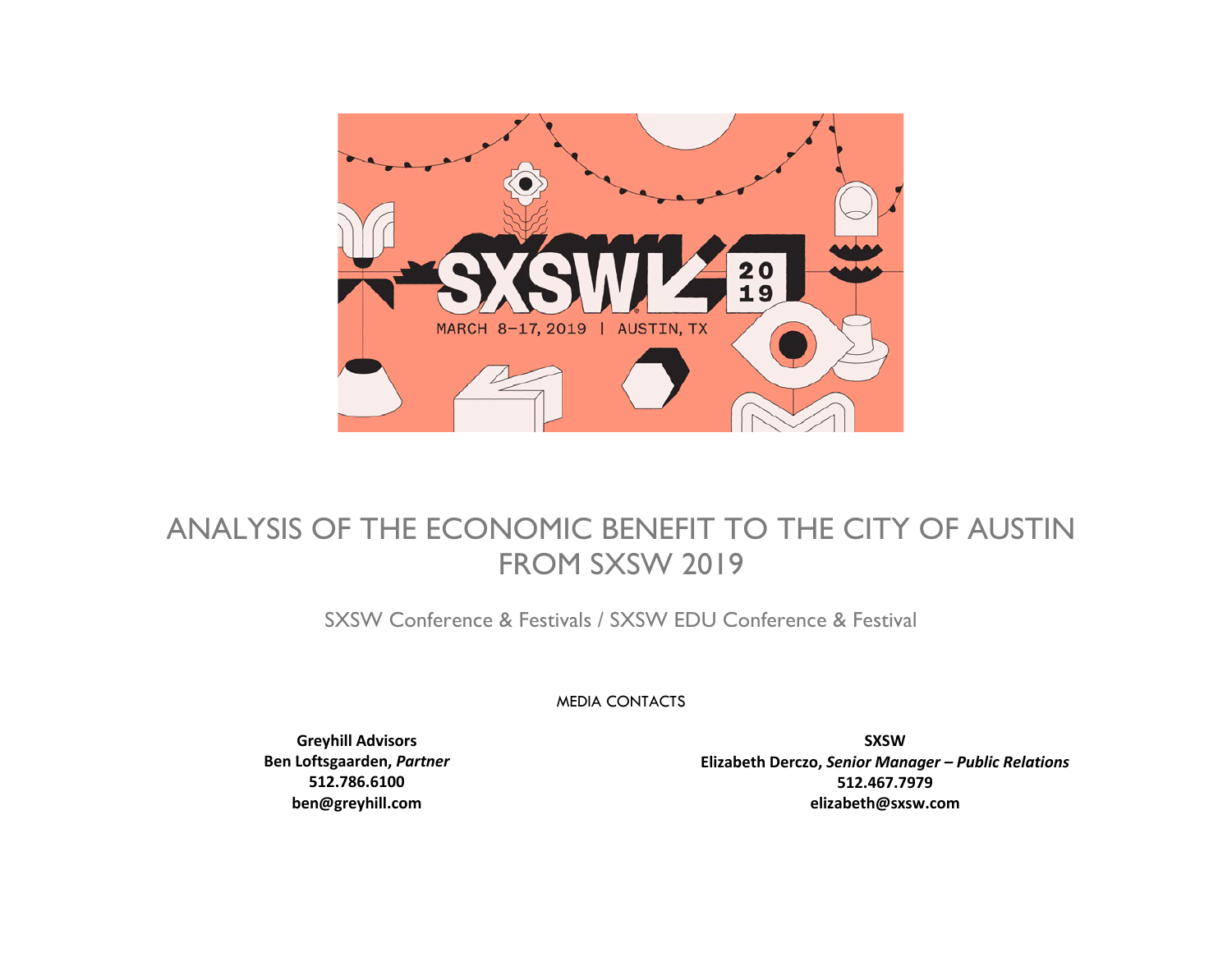### **EXECUTIVE SUMMARY**

Each March, SXSW's unparalleled mix of industry conferences, festivals and exhibitions attracts the world's creative thought leaders to Austin. The gathering transforms the city into a global mecca for creative professionals and further reinforces Austin's well-deserved reputation as a community where innovation and commerce are nurtured, networked and celebrated. In addition to contributing to Austin's cultural cachet, SXSW injects hundreds of millions of dollars into the local economy. 2019 was no exception. In fact, the 2019 SXSW Conference and Festivals delivered the greatest economic impact to Austin, Texas's businesses and residents in its 33-year history. Total attendance at all official SXSW events surpassed 280,000, and **SXSW's 2019 economic impact on the Austin economy totaled \$355.9 million.**

SXSW provides a broad array of diverse, creative professionals an unequalled opportunity to come together and exchange ideas. 2019 maintained this rich tradition, with SXSW's convergence of entertainment, culture and technology accessible across two-dozen tracks of programming. Keynote addresses from marketing executive Bozoma Saint John, director and actress Olivia Wilde, film producer Jeffrey Katzenberg and business executive Meg Whitman further underscored SXSW's singular ability to bring together the world's most visionary talent.

Participants in the SXSW Conference & Festivals can be identified as three distinct types – Credentialed & Official Participants, Single Admission Participants and Guest Pass & Consumer Participants. All of these SXSW Participants introduce and circulate money in the local economy.

#### ATTENDANCE IMPACT \$182.1 MILLION

SXSW Credentialed & Official Participants include conference and festival badge and wristband holders from five industries: Interactive, Film, and Music as well as Education (EDU) and Gaming. Lured by SXSW's unrivaled ability to bring together industry leaders from across the globe, Credentialed & Official Participants are overwhelmingly working professionals from outside Austin. The Official Attendance Impact encompasses the direct, indirect, and induced local economic benefit of all attendees of the conference and festival, including official SXSW badgeholders, industry professionals, and wristband holders, festival exhibitors, and single visitors of events such as film screenings and music showcases.

#### OPERATIONAL IMPACT \$157.1 MILLION

Although SXSW is most visible during March, producing such a large-scale event requires significant year-round staffing and infrastructure.

The operational impact includes the direct, indirect, and induced local economic benefit of the year-round operations of SXSW and eventspecific expenditures by SXSW and official sponsors.

#### SXSW CONSUMER IMPACT \$16.7 MILLION

As the general public becomes increasingly aware of SXSW and its events, they've attended SXSW in increasing numbers. Unlike Credentialed Participants, consumers participating in free events during SXSW are typically entertainment-oriented and Texas-based. Such visitors individually spend less money than their Credentialed Participant counterparts, but collectively they represent a significant level of economic activity. The SXSW Guest Pass & Consumer Participant impact includes direct, indirect, and induced spending by individuals that participated in free-to-the-public consumer events during SXSW 2019.

Now in its 33rd year, SXSW started as a small, local music conference and festival and has mushroomed into one of the biggest and most influential gatherings on the planet." *USA Today*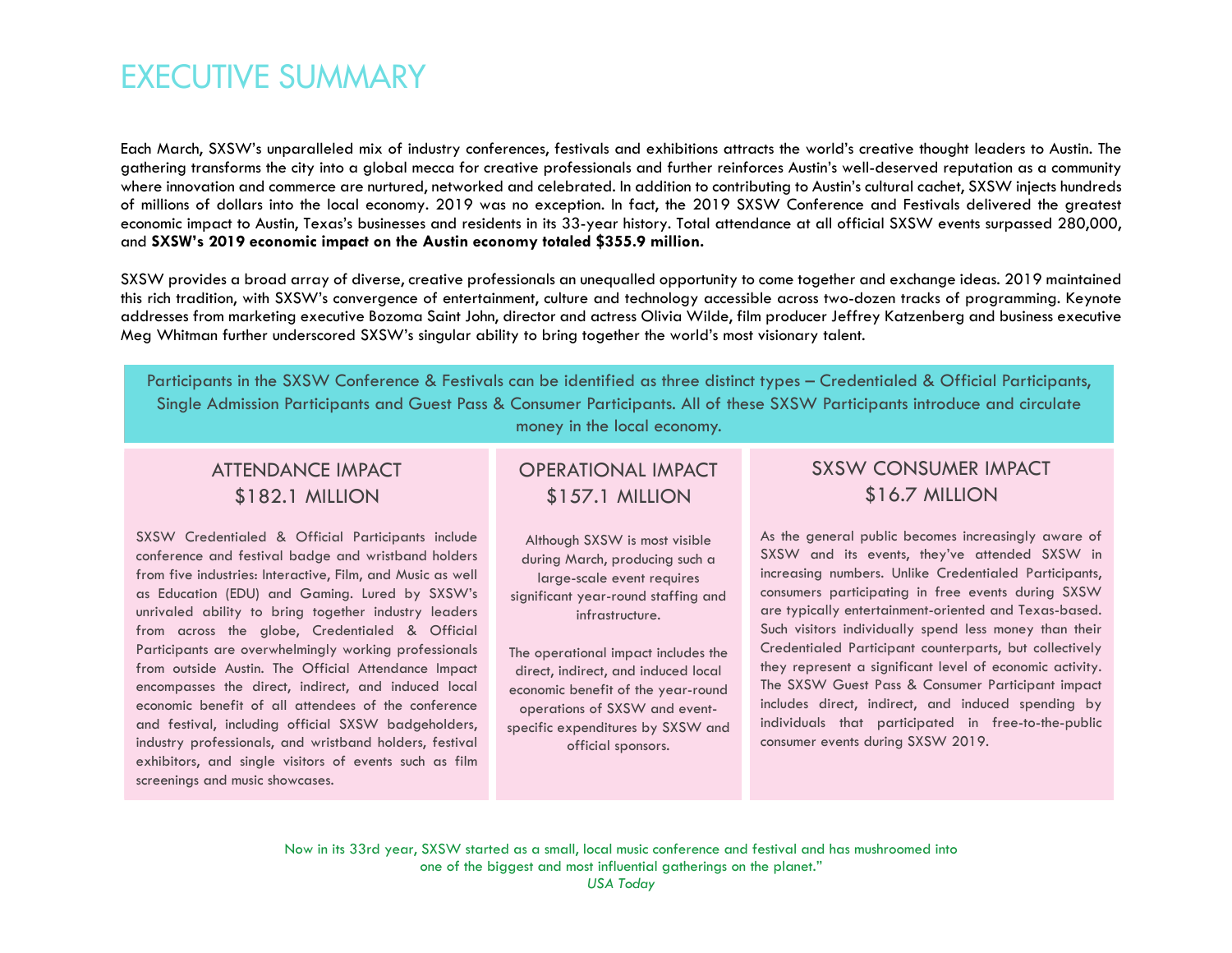### SXSW BY THE NUMBERS



**SXSW remains the single most profitable event for the City of Austin's hospitality industry:**

- The 2019 events kicked off with SXSW EDU on March 4th and continued through March 17th with the SXSW Conference & Festivals and SXSW Gaming.
- In 2019, SXSW directly booked more than 12,800 individual hotel reservations totaling nearly 55,300 room nights for SXSW and SXSW EDU participants. Direct bookings by SXSW alone generated nearly \$1.9 million in hotel occupancy tax revenues for the City of Austin. [Underlined text updated 11/20/2019 to incorporate SXSW EDU 2019 hotel reservation information.]
- **After nearly a decade of uninterrupted price increases, the average nightly hotel rate for SXSW-booked rooms in 2019 fell to approximately \$365, a 6% decline relative to the previous year.** The imminent opening of several new hotels will provide future attendees with an even wider range of options and continue the welcome downward trend in lodging costs.
- **The average length of stay for all SXSW registrants in 2019 exceeded 5 nights.** Historically, extremely high housing costs have precluded gains in the average length of stay among registrants. This year, however, a small decline in average hotel rates contributed to extended visits to Austin by SXSW registrants and attendees.

**Average Nightly Rate for Hotel Rooms Booked During SXSW**



"Whether it's taking their musical career to the next level, selling their film or launching the next big tech idea, the 10-day event in Austin, Texas, is a chance for those in the creative industries to showcase their talents."

*BBC Scotland*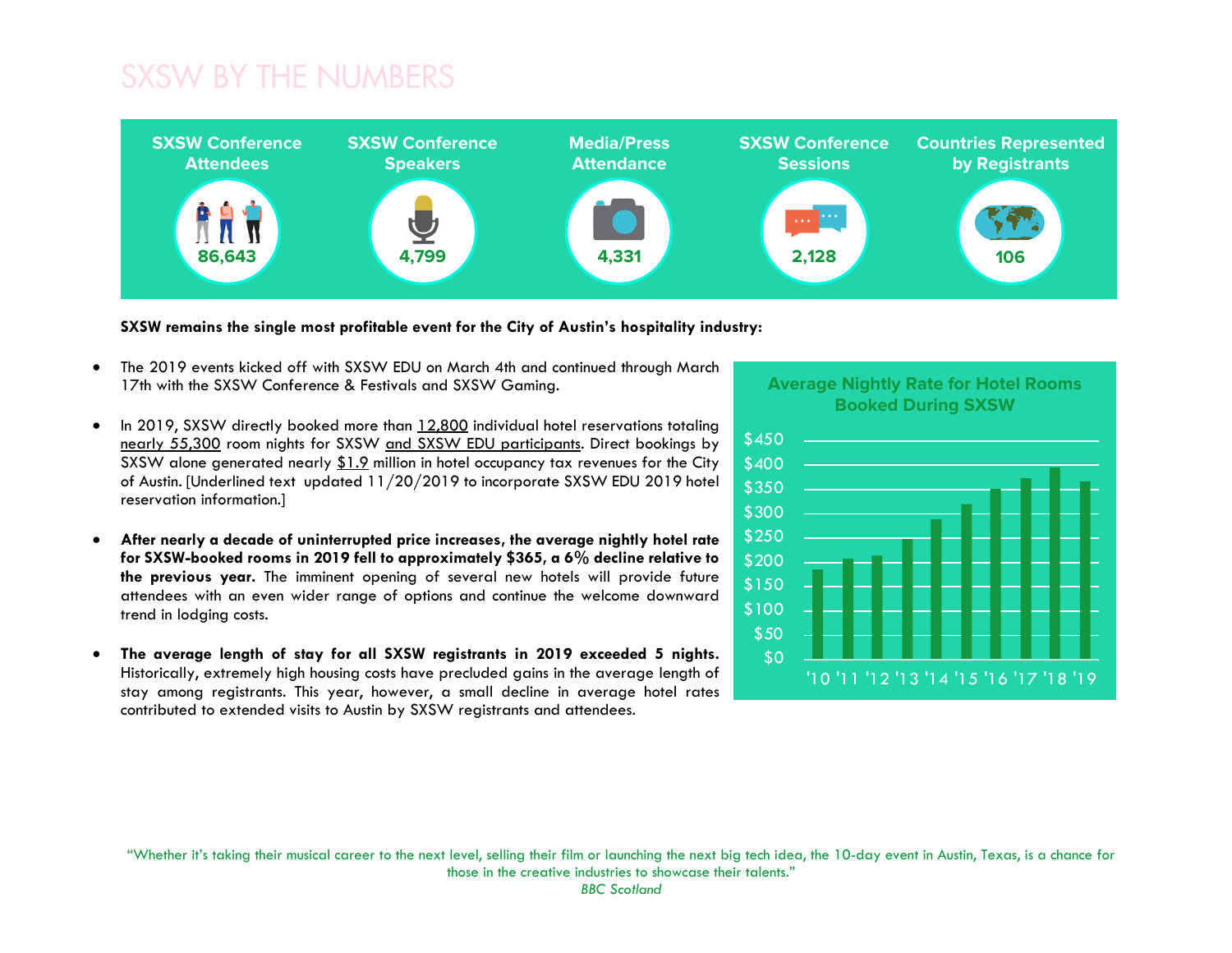# SXSW ECONOMIC IMPACT

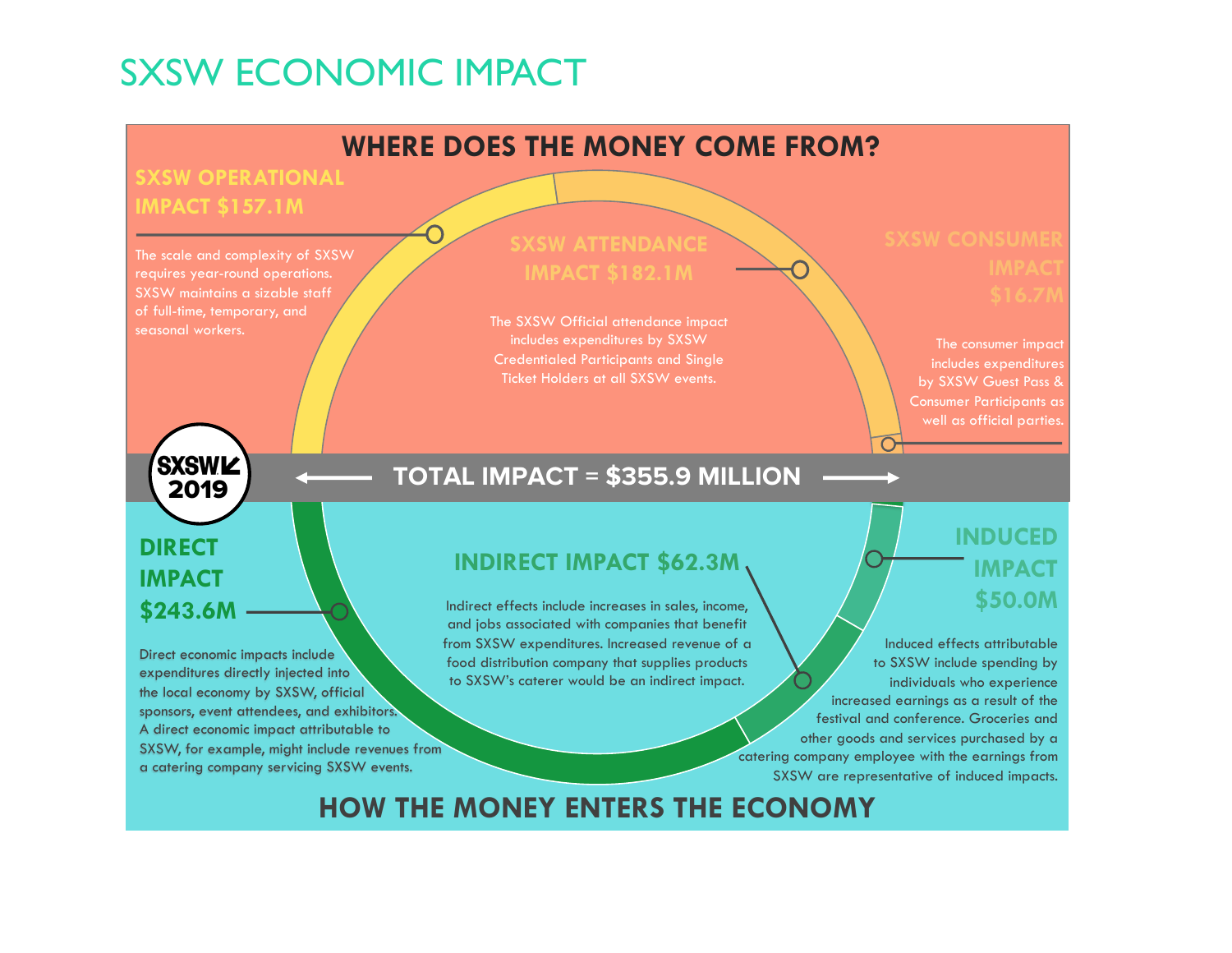## SXSW MEDIA VALUATION

#### *In 2019 the value of SXSW print, broadcast and online publications coverage totaled \$339.6 million.*

Each March, SXSW broadcasts Austin's idiosyncratic identity to millions of creative professionals throughout the world. The extensive global media coverage generated by SXSW represents an extraordinary return on the City of Austin's comparatively modest investment in the event. Austin is known worldwide as a community that embraces both creativity and commerce. As the BBC observed during SXSW this past year, "the 10-day event in Austin, Texas, is a chance for those in the creative industries to showcase their talents." SXSW has been integral in securing the city's global reputation as a leading destination for creativity, culture and innovation. The ubiquity of SXSW media coverage is a unique and deeply valuable asset to the City of Austin.



Austin's distinctive brand identity remains the envy of communities throughout the world. The organic nature of this brand identity is especially notable. Traditionally, cities chasing global recognition have pursued mega-events such as the Olympics or the Super Bowl to help bolster their visibility. These events not only require millions or even billions of dollars in public funding, but the benefits often prove illusory—every host city, no matter how successful, is soon replaced by another community. In contrast, SXSW has helped Austin establish and sustain an authentic and unique identity through this annual, earned media exposure.

> *The media valuation calculations, though imprecise, represent the most comprehensive attempt to properly quantify the economic benefits Austin enjoys each year via SXSW's "media buzz" factor.*

"South by Southwest is known for launching smart studio films and buzzy independent movies. It all happens against a backdrop of tacos, beer, and keynote speeches from influential artists and world leaders. In 2019, SXSW might have had one of its best years ever."